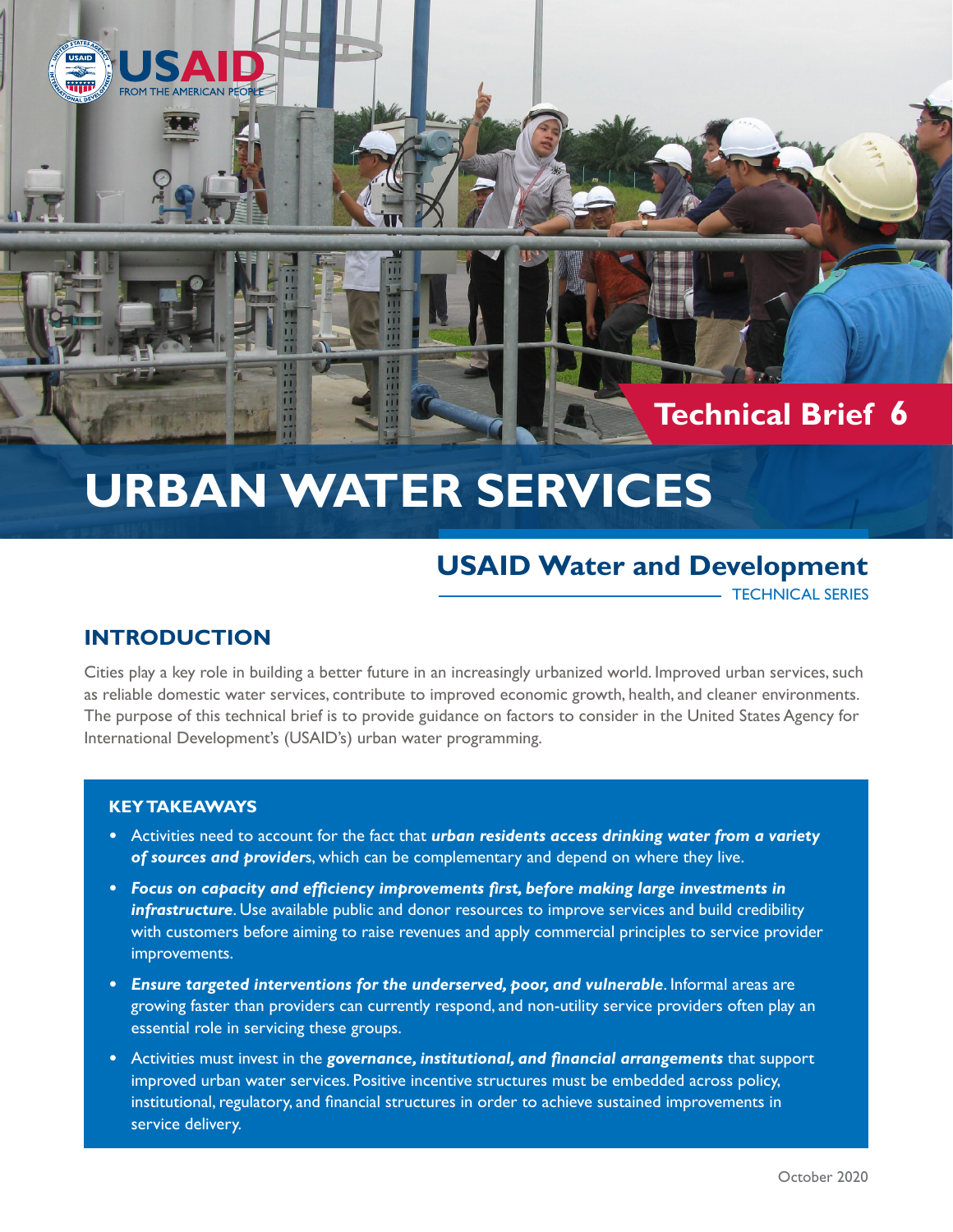# **THE URBAN WATER SERVICE CHALLENGE**

The global urban population is rapidly expanding, especially in Asia and sub-Saharan Africa.<sup>1</sup> As of 2018, an estimated 4 billion people, or 55 percent of the global population, lived in urban areas. Currently, 60 million new residents move to urban areas every year. Much of this growth is happening through expansion of metropolitan areas and secondary cities, especially in unplanned, informal settlements that lack basic services. Although precise numbers are difficult to determine,<sup>2</sup> it is estimated that more than one in four urban residents live in informal settlements, amounting to over 1 billion people with inadequate housing, limited access to basic services and usually lacking land tenure security.<sup>3</sup> Rapidly growing small towns are also creating a new set of challenges in service delivery.<sup>4</sup>

While global statistics show that urban populations are far more likely to have sewer connections and piped water supplies,<sup>5</sup> these figures mask significant disparities between rich and poor populations. And, while rural access to drinking water has improved steadily since 1990, urban access has stagnated or improved only marginally,<sup>6</sup> even falling in some places.<sup>7</sup> In sub-Saharan Africa, while access to piped water in urban areas increased in absolute numbers, the percent of the urban population served with piped water on premises declined from 40 percent to 33 percent.<sup>8</sup> In a dramatic example, in Nigeria access to piped water in urban areas declined from 32 percent in 1990 to 7 percent in 2015.<sup>9</sup> These access figures also hide issues of service quality, such as poor reliability and intermittent supply, which have consequences for the quality of drinking water and ability of households to obtain sufficient supply.<sup>10</sup> The pressures created by climate variability, aging infrastructure and increasing demand from a burgeoning urban population are putting even more strain on urban water services.

#### *What is Urban?*

While the exact definition of urban is based within a national context, urban areas tend to offer a wider range of services and facilities than non-urban areas and span a range of forms, including central cities, small towns, and peri-urban areas. A small town will often be smaller than central cities and secondary towns, but larger and denser than rural villages. Countries generally have their own definition for classifying urban areas based on country-specific criteria.<sup>11</sup>

#### *What is Peri-Urban?*

Peri-urban areas are physically just outside existing urban areas and have characteristics of urban conditions: dense populations, specific economic activities, and an intensive concentration of mobility, with the population living there usually utilizing services in the city.

#### *What is an Informal Settlement?*

U.N. Habitat defines informal settlements as urban areas with one or more of the following characteristics: poor structural quality of housing; overcrowding; inadequate access to water and/or sanitation and other vital infrastructure; and insecure residential status.

**USAID recommends** following the local definitions of these and other terms (e.g., "urbanizing" and "pre-urban"), while designing interventions to be responsive to the local context.

<sup>&</sup>lt;sup>1</sup> UN/DESA. (2018). [2018 Revision of World Urbanization Prospects](https://www.un.org/development/desa/publications/2018-revision-of-world-urbanization-prospects.html#:~:text=Today%2C%2055%25%20of%20the%20world). United Nations, Population Division, New York.

<sup>&</sup>lt;sup>2</sup> M. Kuffer, C. Persello, K. Pfeffer, R. Sliuzas and V. Rao. (2019). "[Do we underestimate the global slum population?"](https://ieeexplore.ieee.org/abstract/document/8809066) 2019 Joint Urban Remote Sensing Event (JURSE), Vannes, France. 3 [World Bank](https://data.worldbank.org/indicator/EN.POP.SLUM.UR.ZS). (2014) and [UN.](https://unstats.un.org/sdgs/report/2019/goal-11/) (2019).

<sup>4</sup> Dos Santos, S. et al. (2017). [Urban growth and water access in sub-Saharan Africa: Progress, challenges, and emerging research directions.](https://www.researchgate.net/publication/318430465_Urban_growth_and_water_access_in_sub-Saharan_Africa_Progress_challenges_and_emerging_research_directions) Science of the Total Environment.<br>5 [WHO/UNICEF Joint Monitoring Programme](http://www.washdata.org)

<sup>6</sup> Dos Santos, S. et al. (2017). [Urban growth and water access in sub-Saharan Africa: Progress, challenges, and emerging research directions.](https://www.researchgate.net/publication/318430465_Urban_growth_and_water_access_in_sub-Saharan_Africa_Progress_challenges_and_emerging_research_directions) Science of the Total Environment. 7 [WHO/UNICEF Joint Monitoring Programme](http://www.washdata.org)

<sup>8</sup> Van Den Berg, C. and A. Danilenko. (2017). [Water utilities in Africa: How will they cope with a rapidly growing, thirsty population?](https://blogs.worldbank.org/water/water-utilities-africa-how-will-they-cope-rapidly-growing-thirsty-population#_ftn1) World Bank Blog.

<sup>&</sup>lt;sup>9</sup> World Bank Group. (2017). [A Wake Up Call : Nigeria Water Supply, Sanitation, and Hygiene Poverty Diagnostic](http://documents1.worldbank.org/curated/en/530431502696926677/pdf/118241-v2-WP-PUBLIC-A-wake-up-call.pdf). WASH Poverty Diagnostic.<br><sup>10</sup> Kumpel, E., Nelson, K.L. (2016). Intermittent water supply: prevalence, practic

<sup>11</sup> For further reference about the term "urban" see USAID's [Urban Policy.](https://urban-links.org/wp-content/uploads/USAIDSustainableUrbanServicesPolicy.pdf)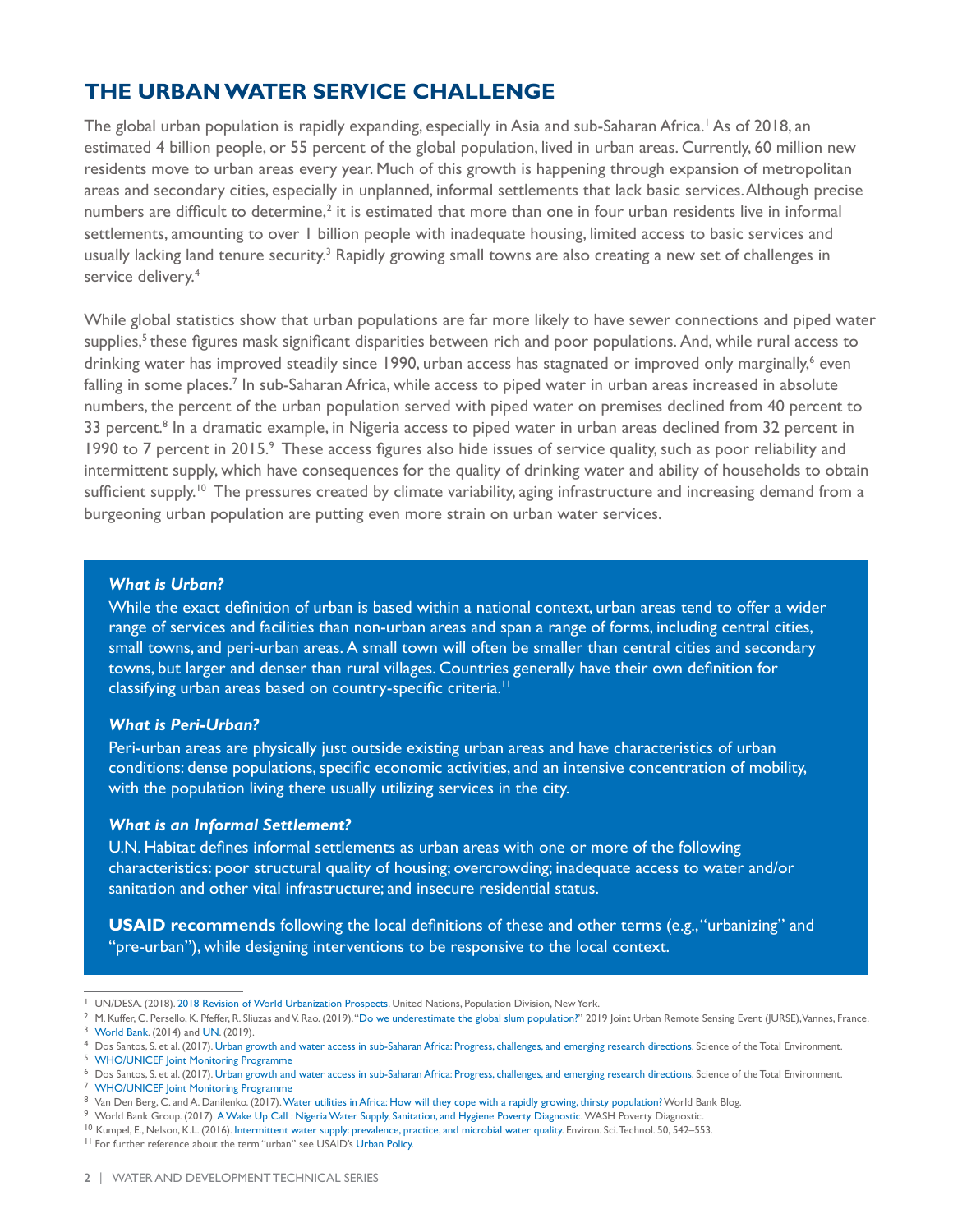# **URBAN WATER SERVICE DELIVERY MODELS**

Water service delivery in urban areas of developing countries is often fragmented, with people relying on multiple sources for water. Public water utilities that deliver water to households via piped connections are what many people think of as the traditional urban water service delivery model. However, poorer households in urban areas most often access water from utilities via public standpipes, kiosks, or other shared access points, rather than having water available on premises. Although services can be cheaper to deliver at these communal points, they are less convenient for households and often only provide water for limited hours. Limiting service hours is a common strategy for utilities to control supply shortages, but it creates water quality problems, increases the household burden of collecting water, and may mean the household does not have a sufficient quantity of water.

Although utilities are a key service provider and have the best ability to achieve scale and financial sustainability, many people do not have access to utility services or these services are insufficient to meet household needs. This is particularly acute in peri-urban areas and informal settlements where people are settling the fastest. In addition, insufficient or poor urban planning creates technical challenges for infrastructure expansion in these areas. As a result, many people in urban areas access drinking water from sources other than public utility connections, including:

- **•** *Decentralized piped water schemes:* In some urban areas where utility services are not available, operators of small piped networks may offer services, either via household connections and/or public taps. These small scale schemes might be operated by private sector entities or community organizations, and may be part of the formal municipal services via delegated management agreements, or may be operating informally and outside regulatory frameworks.<sup>12</sup>
- **•** *Kiosks:* In some places, people access water via stand-alone kiosks where people can come to collect water for a fee. These kiosks often include their own borehole for accessing raw water and some level of water treatment. These may be run by non-governmental organizations (NGOs), community groups, or private entrepreneurs.
- **•** *Water vendors:* In many cities, private water vendors (formal and informal) have emerged to fill the gaps in supply. These vendors transport water to underserved urban areas often through tanker trucks, gallons, sachets, and carts.<sup>13</sup>
- **•** *Self-supply:* Some urban dwellers elect to use a self-supply approach, where they self-finance and manage their own source of water. In urban areas this approach is often used by wealthier households in order to assure a reliable service, in contrast to the rural water sector. Some households invest substantial amounts of money into wells and electric pumps in order to access groundwater on site.

The relative importance of these different service types varies significantly between urban areas. Although these providers are currently an important and indispensable source of water for unconnected residents of many cities,<sup>14</sup> if not properly regulated they can create water quality and affordability issues for consumers. Poor consumers who rely on these unregulated providers routinely pay far more for water than wealthier people, often requiring a large portion of their daily wages.<sup>15</sup> These providers can also create risks to groundwater resources, as abstraction by these providers are often unregulated. The degree to which projects engage each of these types of providers will vary based on context.

<sup>&</sup>lt;sup>12</sup> Safe Water Network. (2017). The Untapped Potential of Decentralized Solutions to Provide Safe, Sustainable Drinking Water at Large Scale: The State of the Safe [Water Enterprises Market.](https://www.safewaternetwork.org/sites/default/files/Dalberg_WaterKioskStudy_SectorReport_Final.pdf)

<sup>&</sup>lt;sup>13</sup> Dagdeviren, H. and Robertson, S. (2011). [Access to Water in the Slums of Sub-Saharan Africa. Development Policy Review.](https://www.researchgate.net/publication/227371961_Access_to_Water_in_the_Slums_of_Sub-Saharan_Africa) Development Policy Review 29(4):485-505.

<sup>14</sup> Matsinhe, N. et al. (2008). "[Regulation of formal and informal water service providers in peri-urban areas of Maputo, Mozambique"](https://www.sciencedirect.com/science/article/pii/S1474706508001630)

<sup>15</sup> WaterAid (2016). "[Water: At What Cost? The State of the World's Water 2016."](https://www.wateraid.org/us/sites/g/files/jkxoof291/files/Water_at_what_cost.pdf)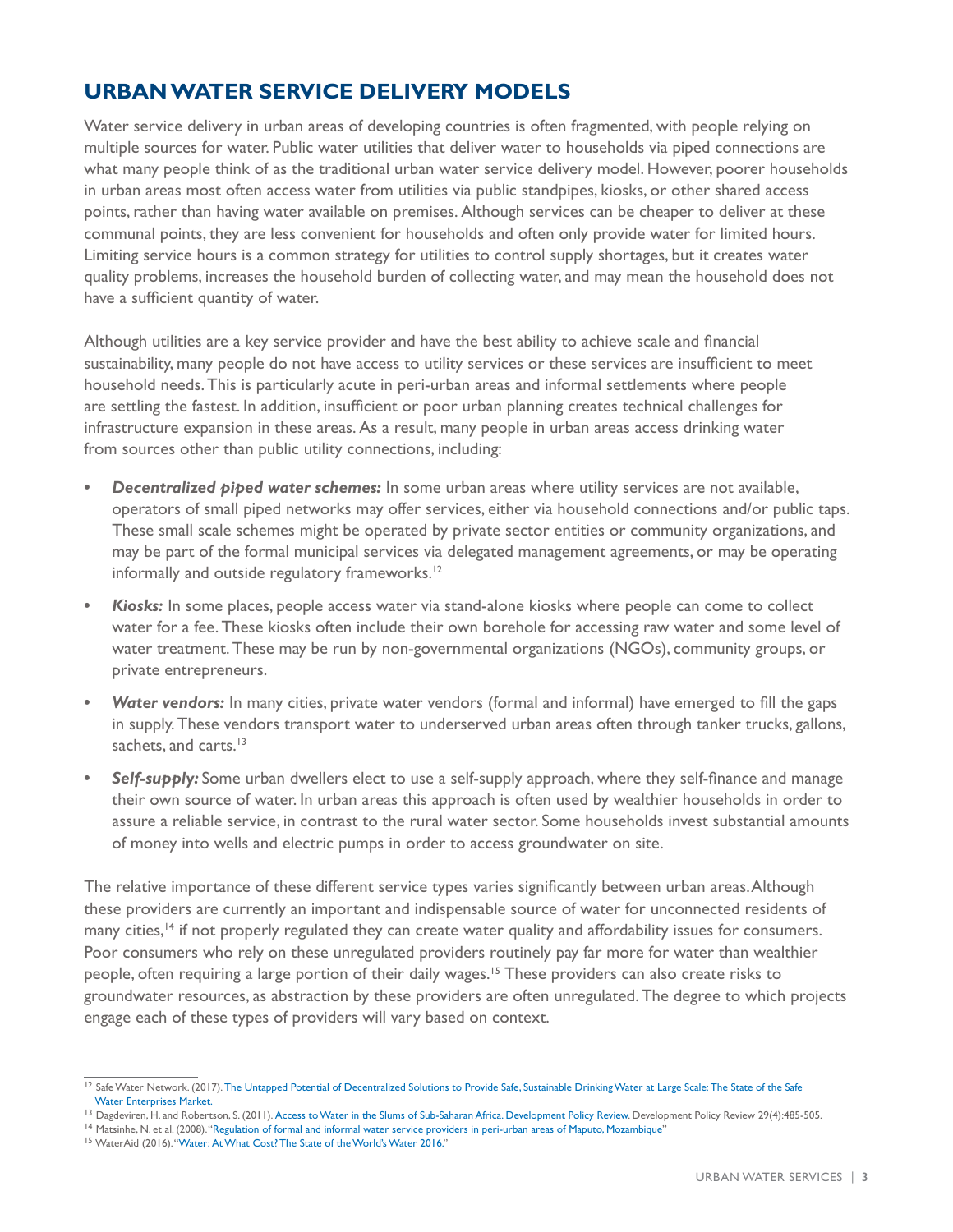## **WORKING WITH PRIVATE WATER PROVIDERS IN PERI-URBAN MOZAMBIQUE**

In Mozambique, [more than 1,800 private piped water providers](http://www.speed-program.com/Water/Licensing-Private-Water-Providers) serve over 23 percent of the peri-urban population via small piped networks that deliver water to household connections and standpipes. These providers have experienced difficulty raising financing partly due to their need for a longer-term time horizon to operate (licensed providers have, on average, five-year licenses) and uncertainty regarding how long they can operate within a given area. In addition, the providers' systems can be decommissioned without compensation when the public sector is able to extend its networks, creating a level of risk that is unacceptable to commercial finance institutions. To address these challenges, [Water, Sanitation, and Hygiene Finance \(WASH-FIN\)](https://microsites.globalwaters.org/WASH-FIN) and the [Supporting the Policy](http://www.speed-program.com/)  [Environment for Economic Development \(SPEED+\)](http://www.speed-program.com/) programs have [supported these private water](https://www.globalwaters.org/resources/blogs/wash-fin/usaid-world-water-week-how-strong-governance-attracts-investment)  [providers](https://www.globalwaters.org/resources/blogs/wash-fin/usaid-world-water-week-how-strong-governance-attracts-investment) by helping develop and implement a clear licensing and regulatory framework; facilitating a better understanding of private water providers' financial contribution to the sector; and facilitating dialogue to establish symbiotic relationships between private water providers, public water utilities, and national and local government actors.

# **APPROACHES FOR IMPROVING URBAN WATER SERVICES**

Creating sustainable improvements in urban water services requires taking a holistic approach that addresses sector governance, finance, and the performance of water service providers. Reforms in these areas are interconnected and can generate virtuous cycles as improvements in one area enable and drive improvements in other areas.<sup>16</sup>

### **1. STRENGTHENING GOVERNANCE AND INSTITUTIONAL ARRANGEMENTS**

Achieving sustainable outcomes of water service delivery in the long run requires attention to the sectorwide governance and institutional arrangements in a given country that inhibit or enable positive sector outcomes,<sup>17</sup> including:

- **•** *Policy:* the legal and regulatory framework by which governments guide actions with the objective of achieving specific goals. There are many processes and tools for creating and implementing policy. Yet, in many countries there is a large gap between stated policies and the actual situation. Even good laws may fail to change incentives and achieve objectives due to poor implementation or enforcement.
- *Institutions:* the organizations and mechanisms that are established to formulate policy and implement actions on the basis of formal and informal rules and norms. Institutions shape service provision as they outline the roles and responsibilities of actors from national policymakers to frontline service providers. Often, roles and responsibilities are not clear, partially as a result of the complexity of governance of urban water services. Also, institutions often lack the capacity to successfully implement policies and regulations.
- **•** *Regulation:* the rules and performance standards and enforcement. An effective regulatory environment is essential to ensure the delivery of affordable, quality and sustainable services to citizens. Many countries have established WASH regulators with responsibility for tariff setting, monitoring

<sup>16</sup> Goksu, A., Bakalian, A., Kingdom, B., Saltiel, G., Mumssen, Y., Soppe, G. Kolker, J. and V. Delmon. (2019). [Reform and Finance for the Urban Water Supply and](https://openknowledge.worldbank.org/handle/10986/32244)  [Sanitation Sector.](https://openknowledge.worldbank.org/handle/10986/32244) World Bank, Washington, DC.

<sup>&</sup>lt;sup>17</sup> Mumssen, Y., Saltiel, G, and Kingdom, B. (2018). [Aligning Institutions and Incentives for Sustainable Water Supply and Sanitation Services.](https://openknowledge.worldbank.org/handle/10986/29795) World Bank, Washington, DC.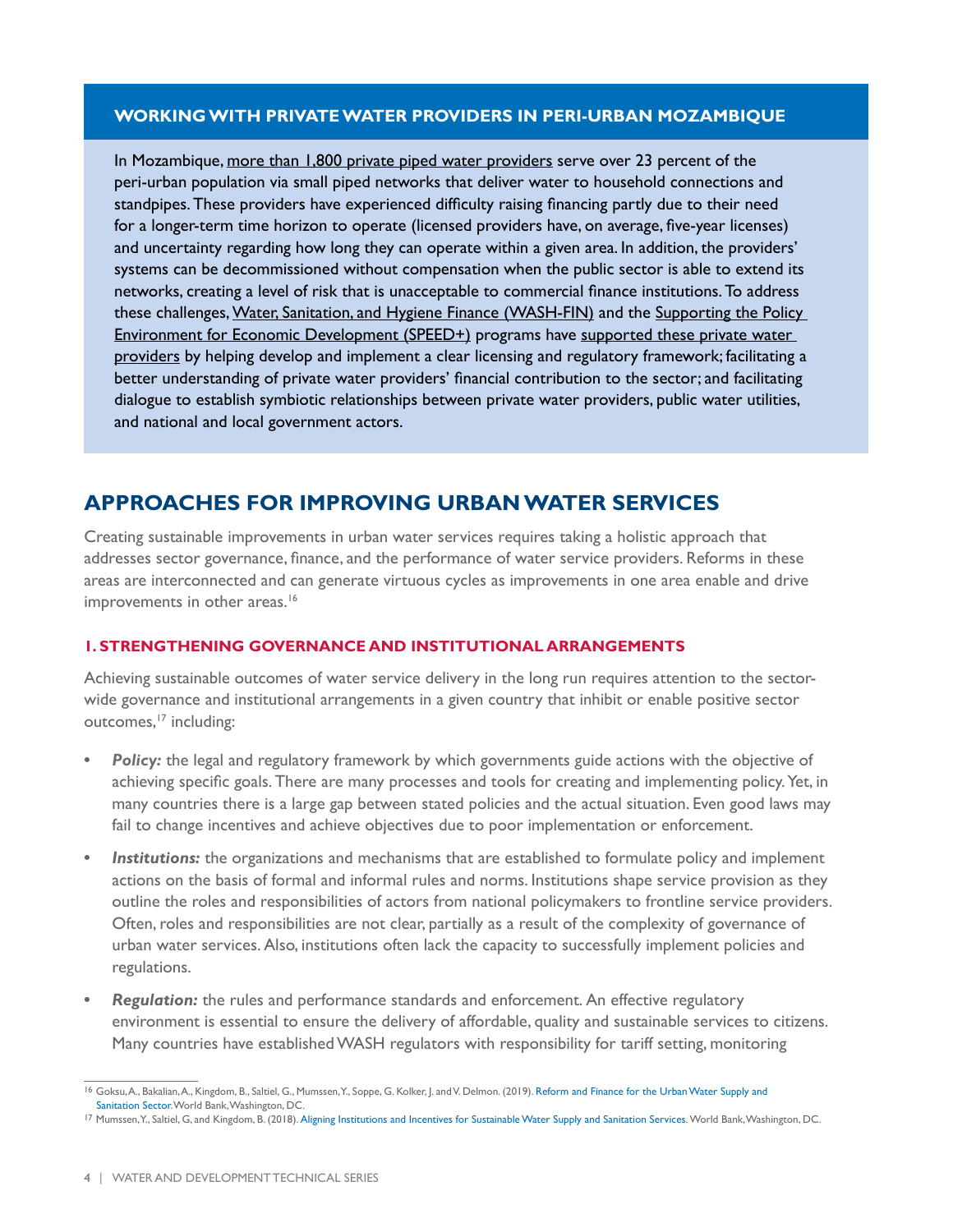operational and financial performance, and creating incentives for efficient investment. However, evidence shows that having a regulatory agency in place does not automatically produce better results––especially on coverage––as most regulators primarily focus on the existing customers, not on expansion or business viability.<sup>18</sup>

Work on governance and institutional arrangements should also account for the role of small and informal providers (SIPs)––the small piped scheme operators, vendors, and kiosk operators described above. Given the current limitations of utility-managed water services, SIPs play an important role in delivering water, especially to the poorest and most vulnerable, yet they are often not officially recognized or regulated. Evidence suggests that bringing SIPs into the regulatory fold would allow for oversight that could dramatically improve quality and services.<sup>19</sup> Any work on policy or regulation regarding SIPs should ensure there are not unintended negative effects on users of those services.<sup>20</sup>

Reforming governance and institutions requires an inclusive and coordinated process that incorporates the needs of the entire population. Any institutional context has a diverse set of actors, including the government, private sector, civil society, and water consumers. Citizen engagement is also critical to this process as service providers must be accountable to their customer base. Many countries have decentralized service provision to a local level under the theory that local governments will have a better understanding of needs and be more responsive. In practice, success has been mixed, as these local authorities may lack the capacity or resources and systems may be too small to achieve economies of scale.

## **ASSISTING MUNICIPALITIES IN GUATEMALA TO IMPROVE GOVERNANCE AND SERVICE PROVISION**

USAID's [Nexos Locales](https://nexoslocales.com/) (2014-2023) program was designed to help municipalities across the Western Highlands of Guatemala to improve public service delivery and increase citizen participation in the local development agenda, and is currently working with 22 municipalities. The lack of basic public services, including water and sanitation, are among the major issues facing these communities that hamper their social and economic development. Nexos Locales mapped and analyzed water services, demonstrating areas of inequitable water distribution and highlighting opportunities to improve and expand services in urban areas.

To build citizen engagement and accountability, Nexos Locales is helping the municipalities to craft Citizen Charters—agreements between residents and the municipal government on the standards expected to ensure adequate service provision. For example, the Citizen Charter on water service provision in San Marcos established agreements on water quality standards and responsibilities of each group. Nexos Locales has also helped municipalities establish record-keeping practices and develop systems to monitor service provision. This enables continuous feedback, helps resolve conflicts, and increases end-users' understanding of the constraints that municipalities face. As part of its sustainability strategy, Nexos Locales also promoted citizens' responsibility by highlighting the importance of paying water fees. This experience is expected to be replicated in other municipalities.

<sup>18</sup> van den Berg, C. and A. Danilenko. (2017). [Performance of Water Utilities in Africa. World Bank.](https://openknowledge.worldbank.org/handle/10986/26186) World Bank, Washington, DC.

<sup>&</sup>lt;sup>19</sup> Trémolet, S. and J. Halpern. (2006). [Regulation of Water and Sanitation Services: Getting Better Service to Poor People.](https://ppp.worldbank.org/public-private-partnership/library/regulation-water-and-sanitation-services-getting-better-service-poor-people) Output-Based Aid Working Paper, 8. World Bank, Washington, DC.

<sup>20</sup> Trémolet, S. and C. Hunt. (2006). [Taking Account of the Poor in Water Sector Regulation](http://regulationbodyofknowledge.org/wp-content/uploads/2013/03/Tremolet_Taking_into_Account.pdf). Water and Sanitation Program Working Note, no. 11. World Bank, Washington, DC.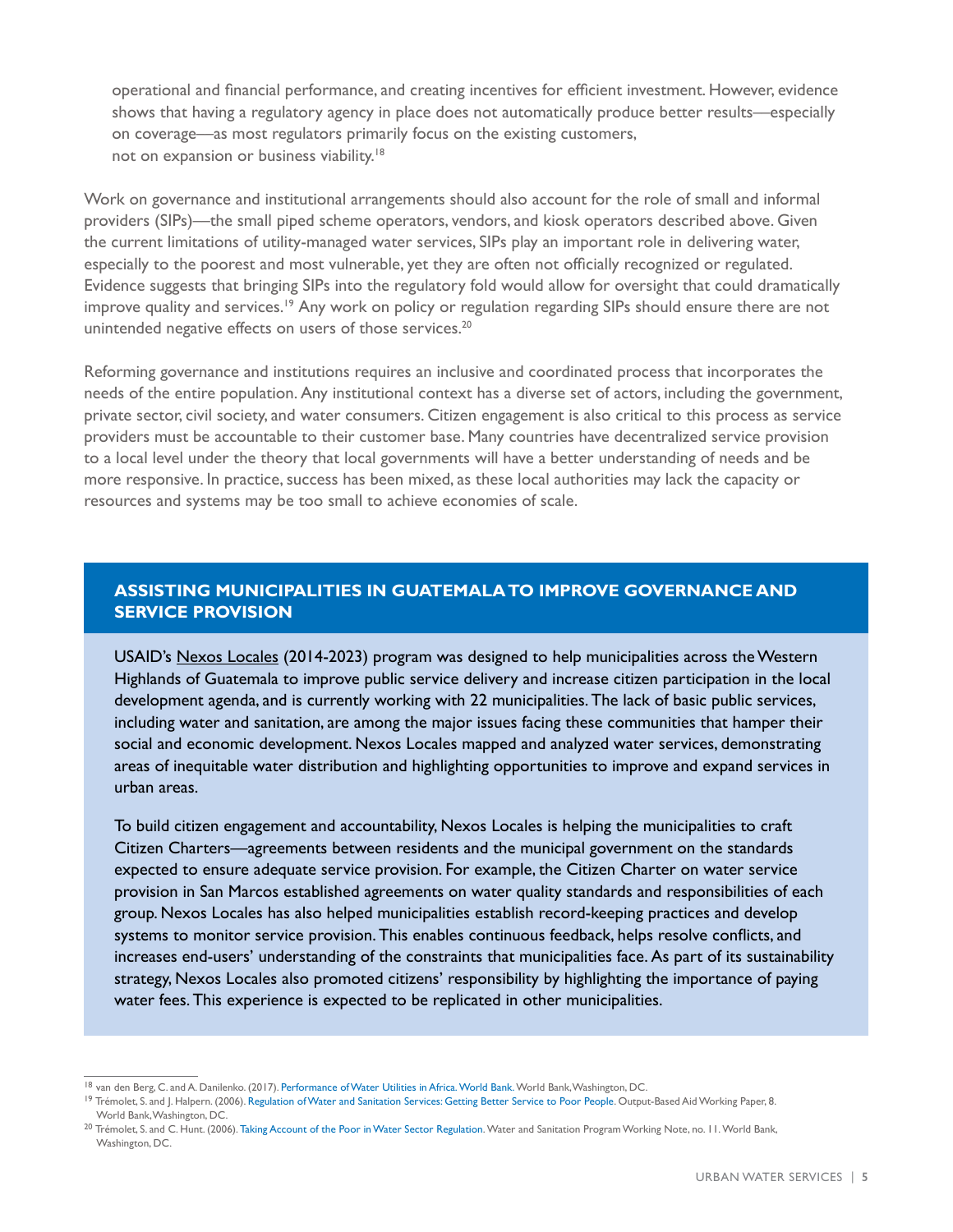## **2. IMPROVING WATER SERVICE PROVIDER PERFORMANCE**

Water utilities are often still the best mechanism to reach large areas of unserved populations. This is because many utilities are already well established entities with legal mandates, expertise, and the potential to attract commercial finance. However, many utilities in developing countries currently perform poorly, despite a history of interventions from donors and development partners. These utilities are often stuck in a cycle of decline where poor services lead to consumer disengagement and failure to pay, which leads to a decline in the viability of the service provider and further deterioration of performance. Turning this around into a virtuous cycle of improvement in services, tariff collection, and performance requires multi-pronged interventions.

While evidence shows that there is no one-size-fits-all solution for a utility turnaround program, successful examples include two important pre-conditions: 1) a competent and incentivized utility manager with a relationship with the local and national government that allows for autonomy, and 2) a government champion at either the national or regional level who is committed to making the changes to promote the right incentives. Utility turnarounds also generally rely on certain actions being taken in approximately the same sequence.<sup>21</sup> Early steps in this process generally include establishing a baseline for services, setting clearly defined targets, improving management information systems (MISs), improving human resources, and increasing billing and tariff collection. Successful cases have improved services and financial performance first, while building formal institutions progressively. Providers should work to engage citizens and build credibility with customers before raising tariffs and only make large capital investments once performance has improved. It is also important for service providers to proactively plan for future risks and climate variability.

## **IMPROVING UTILITY PERFORMANCE IN HAITI**

To address the urban water service challenges in Haiti, the USAID Water and Sanitation (WatSan) [Project](https://www.globalwaters.org/HowWeWork/Activities/haiti-water-and-sanitation-project) (2017-2021) is helping local water utilities (known as CTEs) to become self-sufficient by supporting them to adopt a commercial approach to managing water services. Following analysis of each CTE's performance in key utility management areas of 1) organization and strategy, 2) human resource management, 3) financial management, 4) technical operations, and 5) commercial operations, the WatSan Project supported the CTEs to improve billing and collection, reduce energy costs, and reduce non-revenue water through leak repairs.

As a result of these interventions, water service reliability and quantity of water available improved enough for the CTE of a secondary city, Mirebalais, to increase its tariffs and the amount of water supplied to better enable it to fully cover its own costs. The Mirebalais CTE raised its basic tariff from \$1.10 to approximately \$2.50 a month for its private clients and imposed a similar increase on its commercial clients. Mirebalais customers did not object to the tariff increase because they were satisfied with the improved services. As a result, the CTE increased its revenue by over 50 percent compared with prior months.

<sup>21</sup> Soppe, G., Janson, N., and S. Piantini. (2018). [Water Utility Turnaround Framework A Guide for Improving Performance.](http://documents1.worldbank.org/curated/en/515931542315166330/pdf/Water-Utility-Turnaround-Framework-A-Guide-for-Improving-Performance.pdf) World Bank, Washington, DC.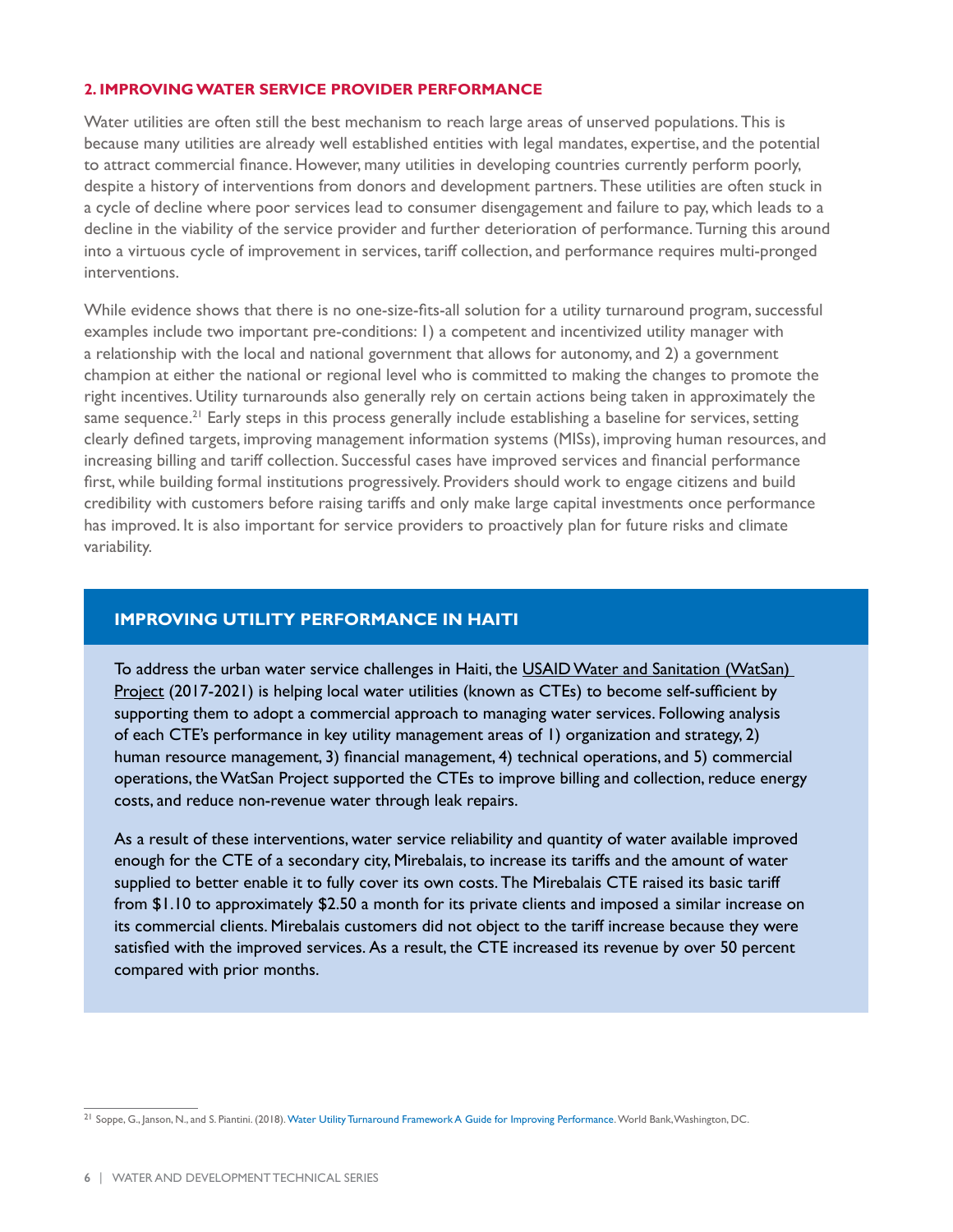#### **3. FINANCING FOR URBAN WATER**

The gap in available funding for achieving universal water and sanitation services is well documented, with over 80 percent of countries reporting insufficient finance to meet national water service targets.<sup>22</sup> The three traditional sources of financing are 1) tariffs or user fees, 2) domestic tax revenue, and 3) transfers from external sources, such as donor funds. Better directing available public resources and working to improve the financial performance of utilities are both critical to improving and sustaining urban water services.

Public, domestic resources are primarily used to fund large capital investments in infrastructure for urban water services. In addition, public funds can be used to establish policy frameworks, enforce regulation, and structure incentives to achieve financial sustainability. However, many cities may also subsidize operations costs if utilities cannot recover costs from tariffs. In such cases, it is important to ensure that subsidies are provided in a predictable and transparent manner so that the utility can conduct long-term planning. Because public funds are scarce, they are best targeted where other funds are unavailable and costs are unlikely to be recovered through tariffs, such as to provide access to the poor in peri-urban and rural areas. Unfortunately, despite stated goals, subsidies to the water sector from taxes and transfers still often disproportionately benefit the wealthy.<sup>23</sup>

Within the WASH sector, urban utilities generally have the highest potential for reaching cost recovery and accessing repayable finance.<sup>24</sup> Achieving this goal would free up other public and donor funds for other segments of the WASH sector that are not likely to be commercially viable. Working to improve utility performance, as described in the previous section, is an important step towards achieving this goal. Yet, despite their potential, recent evidence shows that only 15 percent of utilities in developing countries cover operations and maintenance (O&M) costs and generate cash surpluses. However, **operational efficiency gains, such as increasing collection rates and reducing non-labor costs by 15 percent, would enable 65 percent of utilities to cover operating costs and some portion of debt service**. 25 Tariffs can also generally be increased as service quality improves and customers are more willing to pay for services, and cross-subsidies between users may be introduced, although many governments are still reluctant to adopt cost-reflective tariffs.

Eventually, many urban water utilities may be able to access repayable finance to support services like those in high-income countries. The [Finance Technical Brief](https://www.globalwaters.org/water-and-development-technical-series) provides more information on this topic.

## **PROMOTING COST-REFLECTIVE TARIFFS IN NEPAL**

In Nepal, [USAID's WASH-FIN](https://www.globalwaters.org/wash-fin) (2017-2021) project is engaging with partners to develop viable models for decentralized local/municipal water, sanitation, and hygiene (WASH) service delivery. One of the activities is a cost and tariff study of Surkhet Valley Water Supply User Organization (SVWSUO) in Birendranagar, Nepal. Study results were used to calculate an estimated tariff based on the principles of cost recovery, financial viability, efficiency, and social equity. The study contributed to SVWSUO's approval of an average 23 percent tariff increase across blocks in 2018, which still keeps costs below those charged by private bottled water vendors and tankers. There was no increase in tariff for those users consuming less than 8m<sup>3</sup> per month. Since then, SVWSUO has also approved a Five-Year Business Plan (2019–2024) that includes capital projects and associated costs and a plan to review the tariffs every two years.

Source: USAID's [WASH-FIN Surkhet Valley Water Supply Users' Organization Water Tariff and Cost Review Update](https://www.globalwaters.org/resources/assets/wash-fin/svwsuo-water-tariff-and-cost-review)

<sup>22</sup> WHO/UN-Water. (2017). [Financing Universal Water, Sanitation and Hygiene under the Sustainable Development Goals](https://www.unwater.org/publications/un-water-glaas-2017-financing-universal-water-sanitation-hygiene-sustainable-development-goals/): UN-Water Global Analysis and Assessment of Sanitation and Drinking-Water (GLAAS) 2017 Report. World Health Organization, Geneva.

<sup>23</sup> Abramovsky, L., Andrés, L., Joseph, G., Rud, J.P., Sember, G., Thibert, M. (2020). [Study of the Distributional Performance of Piped Water Consumption Subsidies in 10](https://openknowledge.worldbank.org/handle/10986/33757)  [Developing Countries](https://openknowledge.worldbank.org/handle/10986/33757) – Policy Working Paper. World Bank, Washington, DC.

<sup>24</sup> Goksu, A., Trémolet, S., Kolker, J., and B.Kingdom. (2017). [Easing the Transition to Commercial Finance for Sustainable Water and Sanitation.](https://openknowledge.worldbank.org/handle/10986/27948) World Bank, Washington, DC.

<sup>&</sup>lt;sup>25</sup> Kolker, Joel Evan; Bill Kingdom, Sophie Trémolet, James Winpenny, and Rachel Cardone. (2016). [Financing Options for the 2030 Water Agenda.](https://openknowledge.worldbank.org/handle/10986/25495) World Bank, Washington, DC.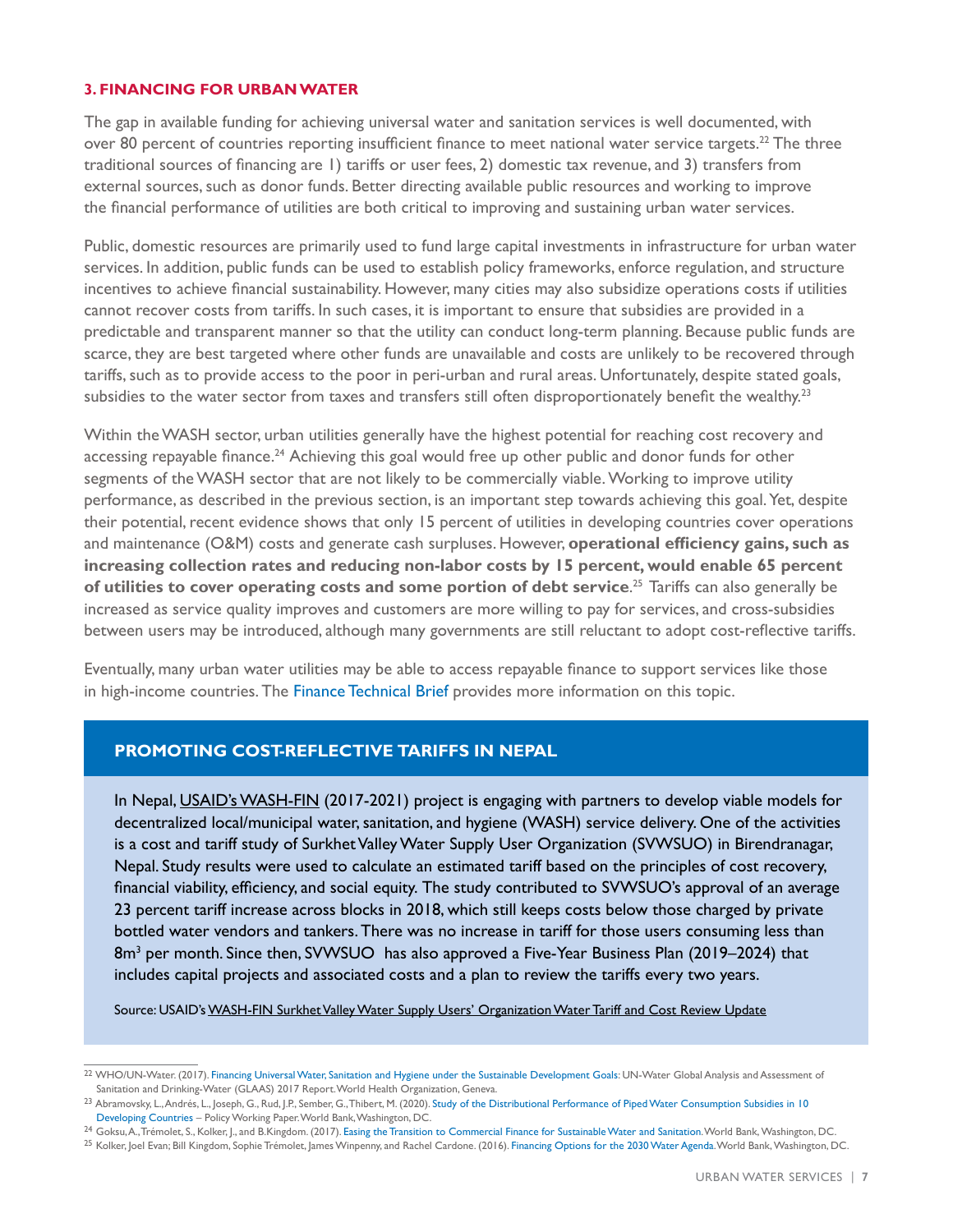# **PUTTING IT INTO PRACTICE**

In the past, governments and development partners have worked to address urban water services through single infrastructure-heavy interventions that often lacked sustainability. For example, many projects designed to generate major changes were done without first addressing the foundational issues of sector governance, financial reforms, and utility performance. Reforming urban water services is complex and requires taking a long-term view, which requires the following:

A. *Understand the political economy challenges, power dynamics, and incentives:* Sustainably reforming institutions and improving urban water service delivery requires a thorough understanding of the local context. Proposed approaches must fit the current context, rather than attempting to follow a textbook approach. At the start of a project, it is important to analyze the local institutional roles and relationships to understand gaps, redundancies or misalignments and identify levers/opportunities for change. When considering changing institutional arrangements, costs, benefits and incentives must be understood. For example, in some contexts, it may make sense to decentralize services, while in others aggregating providers under larger utilities may be more appropriate. The role of public and private sectors will also vary. The [Governance Technical Brief](https://www.globalwaters.org/water-and-development-technical-series) provides guidance on tools and approaches for understanding political economy and structuring incentives.

It is also important to do a basic performance appraisal of any water service providers that a project intends to work with. This is a critical first step for understanding what the biggest issues are and the short-term challenges that must be addressed.<sup>26</sup> The International Benchmarking and Network for Water and Sanitation Utilities (IBNET)'s [Benchmarking Database](https://database.ib-net.org/DefaultNew.aspx) is a good resource for looking at a country's or region's water utility performance.

It will be impossible for a single actor to take on all of the required activities to improve water services in an urban area, so donor coordination must be improved. USAID, as a bilateral donor, most often provides technical assistance, while development banks most often provide loans or credit for capital investments. By working in close coordination, development partners can holistically address urban water challenges in order to put services on a path to sustainability.

B. *Prioritize investments in people and institutions:* Capacity building (both within utilities and government institutions) needs to happen before making large investments in new infrastructure. Government champions and competent, autonomous management of services is a critical first step to improving urban services.<sup>27</sup> Governance arrangements should be structured in ways that enable these champions to make critical decisions and should reward performance, and ideally enable governments to adopt successful reforms at a national scale.<sup>28</sup> Where incentives are not well structured to enable high quality service delivery and accountability to water users, these need to be changed.

Some examples of interventions designed to strengthen the institutions that govern urban water services include:

- **•** Support the clear definition of roles and responsibilities of the entities involved
- **•** Create and support implementation of policy frameworks that give service providers the necessary autonomy to implement service improvements

<sup>26</sup> USAID Sustainable Water and Sanitation in Africa (SUWASA) [Performance Pathway for Water Utilities](http://www.tetratech.com/en/docs/pd14-120-en-sustainable-water-and-sanitation-water.pdf)

<sup>27</sup> Soppe, G., Janson, N., and S. Piantini. (2018). [Water Utility Turnaround Framework: A Guide for Improving Performance.](http://documents1.worldbank.org/curated/en/515931542315166330/pdf/Water-Utility-Turnaround-Framework-A-Guide-for-Improving-Performance.pdf) World Bank, Washington, DC.

<sup>28</sup> [India Financial Institutions Reform and Expansion–Debt and Infrastructure \(FIRE-D\) Ex-Post Evaluation](https://www.globalwaters.org/resources/assets/india-financial-institutions-reform-and-expansion-debt-and-infrastructure-fire-d)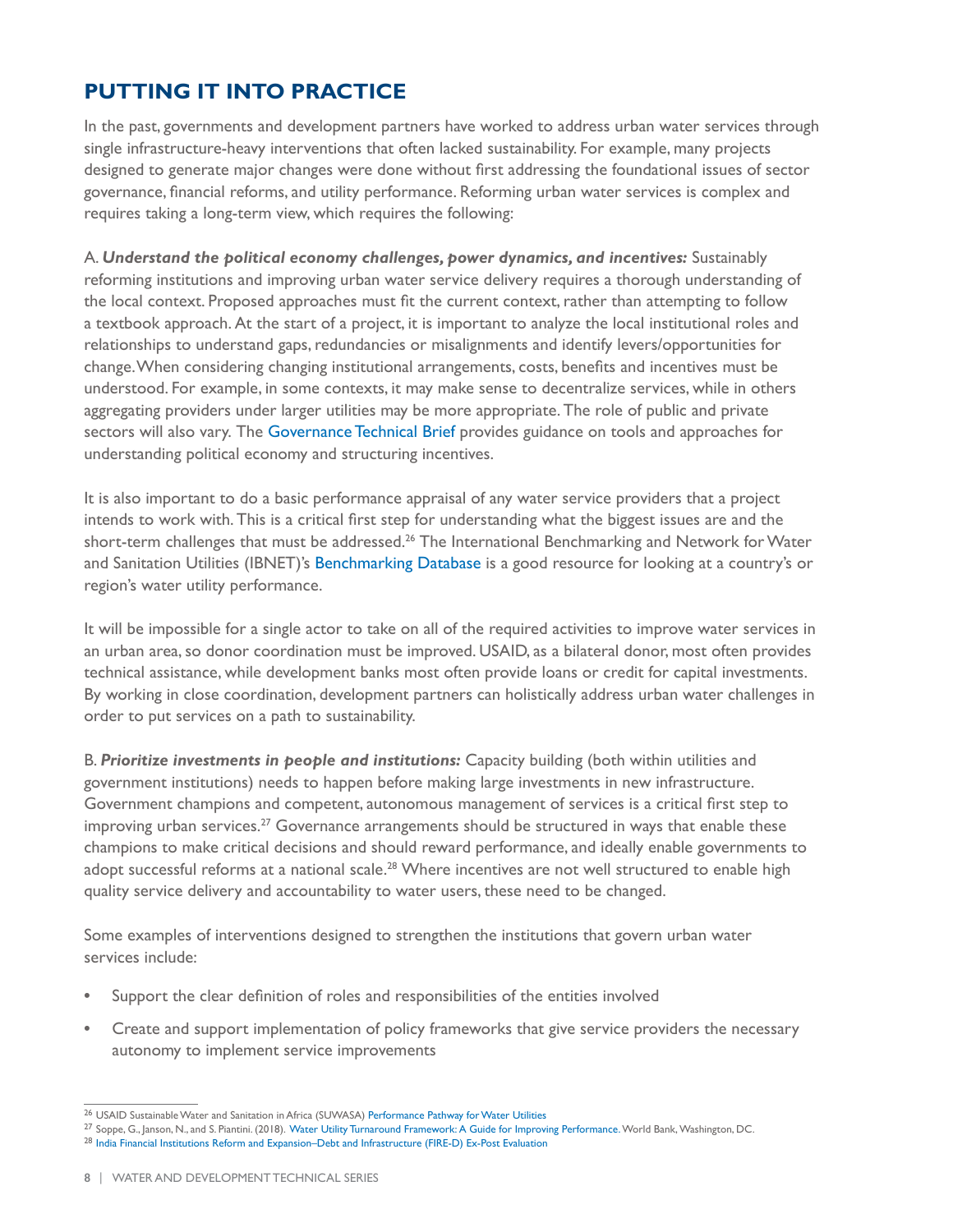- **•** Support the development and implementation of a regulatory framework that includes utilities and other service providers
- **•** Establish or strengthen accountability platforms such as utility benchmarking or citizen engagement forums

It is also important to work on utility management and human resources.<sup>29</sup> Within a utility or other service provider, some key interventions for improving utility management and human resources capacity include:

- **•** Strengthen or grow training programs for managers and staff
- **•** Support utility business planning processes
- **•** Develop a staffing plan to identify required composition, size and structure of the utility's staff

C. *Look for quick wins to improve service provider performance and build credibility.* Actions that cost less and require lower political capital should be done first. Providing early improvements to service provider finances and service quality will help build the credibility of service providers and will provide higher value for the investment than large-scale construction. Activities should focus on using external funds to create these service quality improvements, before pushing for tariff increases. The specific interventions that will be feasible over a given timespan will vary based on the context, but some examples of these are provided in Table 1. The sequence of which interventions make sense will also vary by context and should be based on the analysis of challenges done in Phase 1.

| Develop customer databases linked to billing and collection systems<br>Improve tariff collection rates<br>Lower overhead and operations costs |
|-----------------------------------------------------------------------------------------------------------------------------------------------|
| Install metering system and carry out proper bulk water maintenance and reading<br>to quantify non-revenue water                              |
| Develop leak detection programs<br>Provide training to staff on essential tasks for managing pressure to reduce non-<br>revenue water         |
| Reduce energy costs (e.g., connection to electrical grid or installation of solar systems)                                                    |
| Prepare standard operating procedures for O&M of fixed physical assets                                                                        |
| Set aside budget and staff to provide service for customers on billing, responding to<br>customer concerns, and connecting people to service  |
| Put in place basic system for informing customers ahead of time about supply<br>interruptions                                                 |
| Provide multiple and convenient ways to pay bills, including mobile payment systems                                                           |
|                                                                                                                                               |

**TABLE 1:** SAMPLE "QUICK-WIN" INTERVENTIONS FOR IMPROVING SERVICE PROVIDER PERFORMANCE

29 [Indonesia Environmental Service Program \(ESP\) Ex-Post Evaluation](https://www.globalwaters.org/resources/assets/indonesia-environmental-service-program-esp-ex-post-evaluation)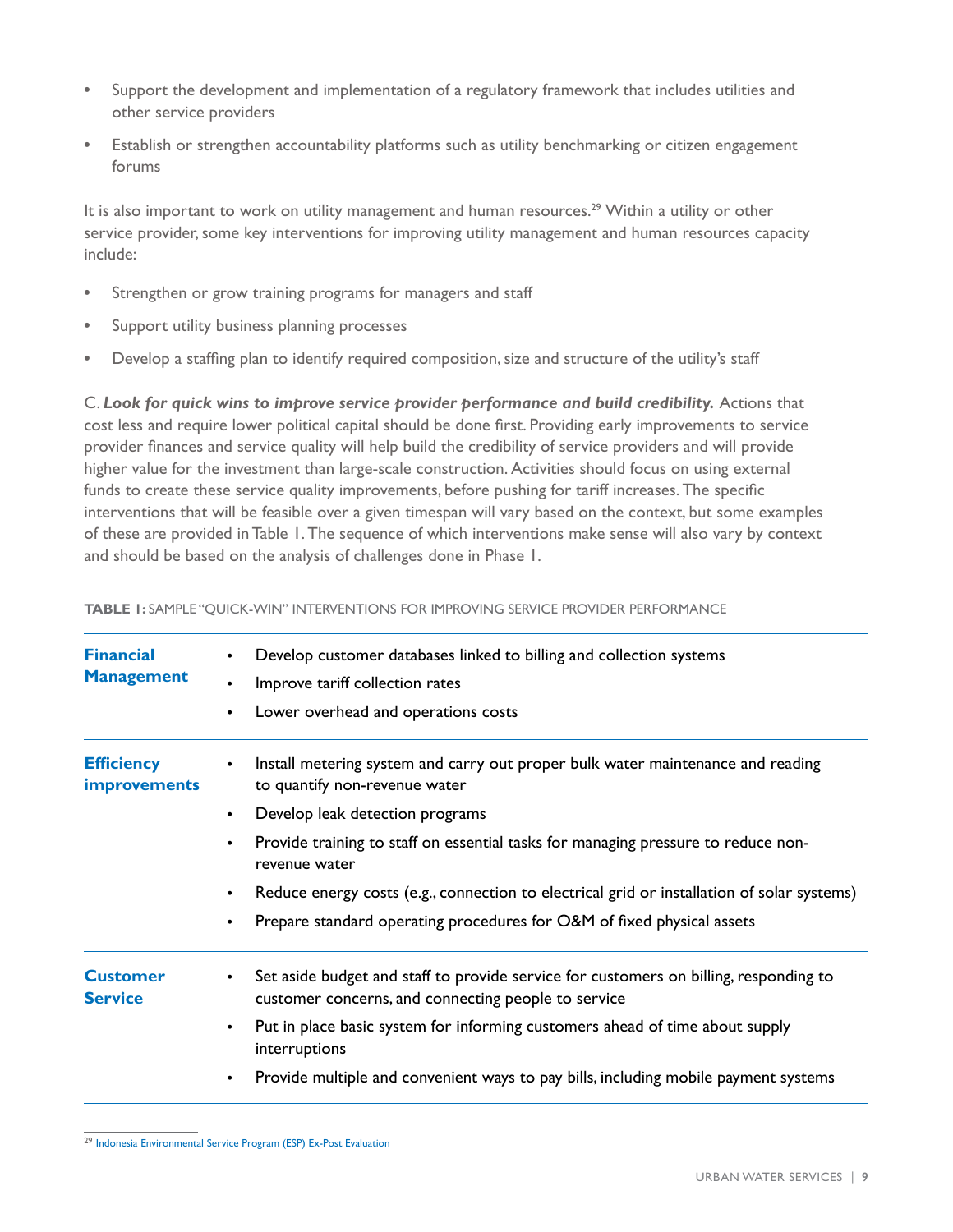D. *Embed reforms in local systems to ensure sustained services:* Eventually, the goal of activities should be that service providers can reliably provide high quality services and continue to expand access to the urban population, without a reliance on transfers of external funds from donors or development partners.

Ensuring sustainable improvements in services requires embedding appropriate incentives at both the service provider and governance levels. At this phase, activities should focus on interventions that support strengthening local systems, expanding services, and moving towards financial viability, such as:

- **•** Build accountability, for example by establishing benchmarking of a limited set of key performance indicators or an index at sector, municipality, or utility level<sup>30</sup>
- **•** Support master planning processes, at either the city or regional level to ensure solid planning for capital investments and maintenance
- **•** Development of long-term financing strategy for services, including plans for projects that can be financed with commercial loans
- **•** Support proactive planning for future risks and shocks, including those due to climate variability and emerging pandemic threats
- **•** Reforming tariffs to be based on the cost of service provision, while ensuring appropriate crosssubsidies so that the poor can still access services
- **•** Support the utilization of on-going monitoring systems, including asset management systems, audits, and assessments as needed
- **•** Strengthen the utility systems needed to monitor operations, billing, human resource management, financial management, and customer service

<sup>&</sup>lt;sup>30</sup> For a list of common benchmarking indicators see [American Water Works Association \(AWWA\) Utility Benchmarking Survey](https://www.awwa.org/Portals/0/AWWA/ETS/Programs/Benchmarking/Utility%20Benchmarking%20PIs_2020.pdf?ver=2020-01-07-075536-777) 2020 list of indicators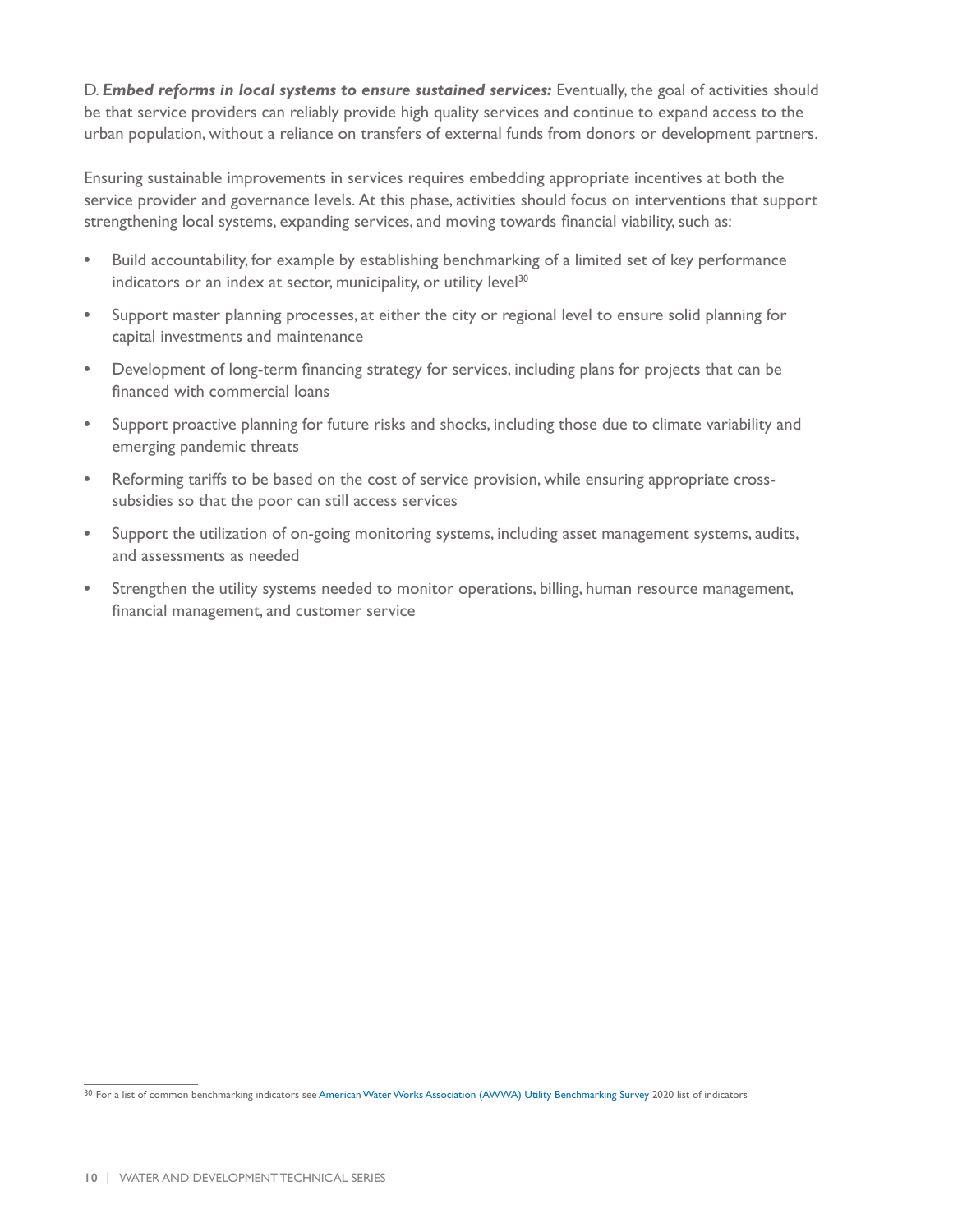# **MEASUREMENT AND LEARNING**

Reforming urban water service delivery is often not a linear process, making flexibility, learning, and adaptation critical to success. For monitoring progress, it is important to select standard and custom indicators that measure how the activity is working and ensure the program is learning from its experience. Indicators should go beyond tracking the number of people reached to capture both near term and long term impacts, changes in the performance of service providers, and progress on governance. Monitoring methods may also need to build in flexibility in order to capture emergent changes or responses to shocks.

## **Indonesia Urban Water Utility Performance Index**

To address the performance of water utilities in Indonesia, [USAID/Indonesia Urban Water, Sanitation, and](https://www.iuwashplus.or.id/?lang=en)  [Hygiene Clean Environment for All \(IUWASH PLUS\)](https://www.iuwashplus.or.id/?lang=en) (2016-2021) activity is providing technical assistance to over 33 municipal water utilities to establish regular monitoring of overall performance through a Performance Index (PI). The PI was established to determine how utilities are performing and where key weaknesses may exist that prevent them from achieving service excellence. By identifying weaknesses linked to performance, the PI outlines a pathway to guide improvements for the utility's governance institutions and management.

The index consists of 18 key performance indicators across these categories: 1) Financial performance, 2) Operational performance, 3) Service coverage, 4) Human resources management, 5) Business planning and standard operating procedures, and 6) Safeguarding of raw water sources. For each of these, detailed criteria are identified, measured, and scored, with a total score of 100 points. Calculated annually, the index results are shared with national and local government stakeholders and nearby utilities to incentivize improvements and increase accountability. Through 2020, after four years of project implementation, 32 utilities have improved their scores by an average of 9 percent, and 85 percent are considered "healthy" by the Government of Indonesia. Though skeptical in the beginning, local government and water utilities have come to embrace the PI as a useful tool in maintaining accountability in management.